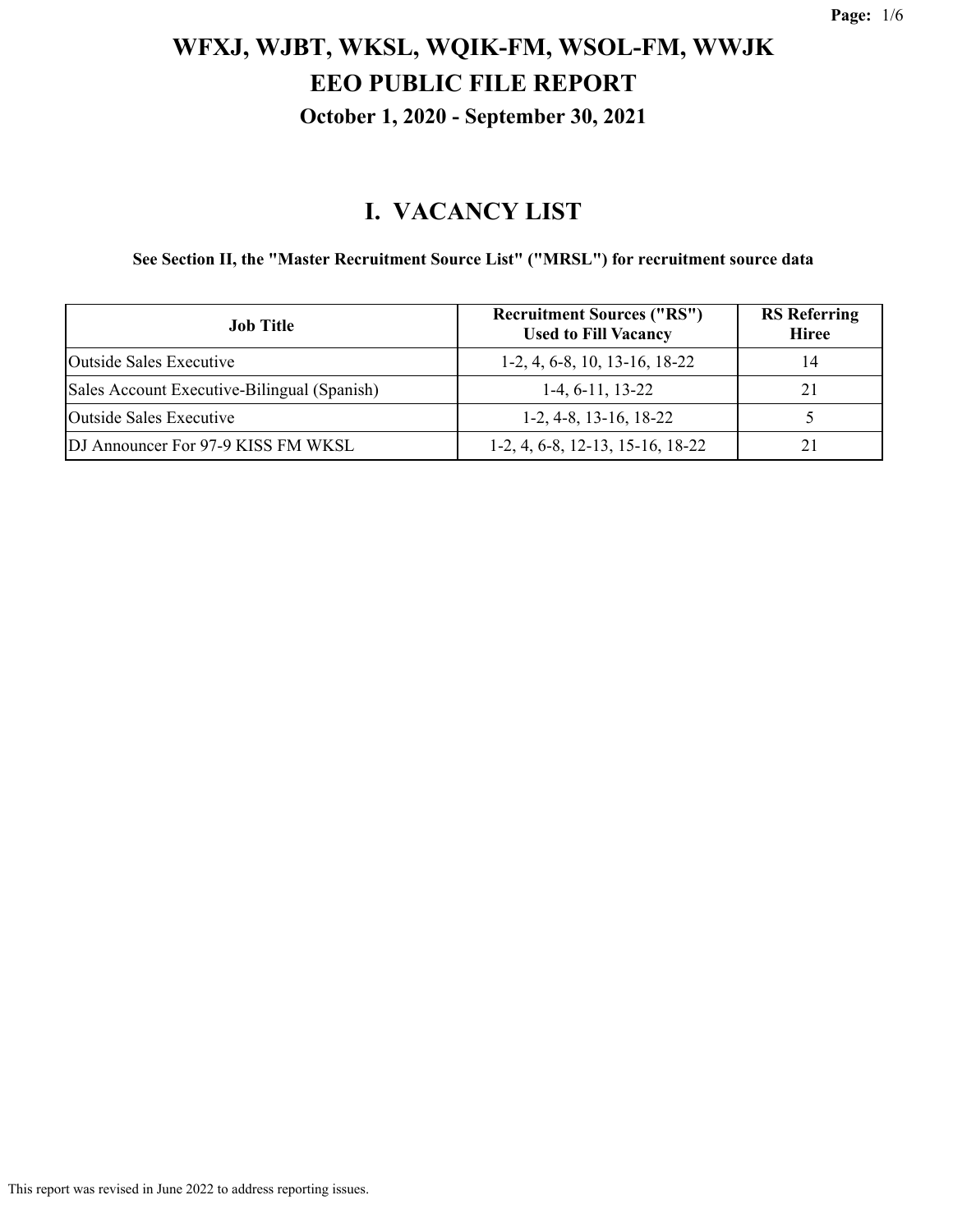| <b>RS</b><br><b>Number</b> | <b>RS</b> Information                                                                                                                                                     | <b>Source Entitled</b><br>to Vacancy<br><b>Notification?</b><br>(Yes/No) | <b>No. of Interviewees</b><br><b>Referred by RS</b><br>Over<br><b>Reporting Period</b> |
|----------------------------|---------------------------------------------------------------------------------------------------------------------------------------------------------------------------|--------------------------------------------------------------------------|----------------------------------------------------------------------------------------|
| $\mathbf{1}$               | All Access Music<br>28955 Pacific Coast Highway<br>Malibu, California 90265<br>Phone: 310-457-6616<br>Email: jdenver@allaccess.com<br>Fax: 1-310-457-8058<br>Joel Denver  | N                                                                        | $\boldsymbol{0}$                                                                       |
| $\overline{2}$             | Bethune Cookman College<br>640 Dr. Mary McLeod Bethune Blvd.<br>Daytona Beach, Florida<br>Phone: 386-481-2143<br>Email: bonnerd@cookman.edu<br>Davita Bonner              | N                                                                        | $\boldsymbol{0}$                                                                       |
| 3                          | CareerBuilder.com<br>11700 Central Parkway<br>Jacksonville, Florida 32224<br>Phone: 904-636-0507<br>Jeffery Worthington<br><b>Manual Posting</b>                          | N                                                                        | $\boldsymbol{0}$                                                                       |
| 4                          | <b>Edward Waters College</b><br>16508 Kings Road<br>Jacksonville, Florida 32209<br>Phone: 904-470-8007<br>Email: v.zayas@ewc.edu<br>Fax: 1-904-470-8039<br>Antonio Starke | N                                                                        | $\boldsymbol{0}$                                                                       |
| 5                          | <b>Employee Referral</b>                                                                                                                                                  | N                                                                        | 1                                                                                      |
| 6                          | Flagler College<br>P.O. Box 1027<br>St. Augustine, Florida<br>Phone: 904-829-6481<br>Email: careerservices@flagler.edu<br>Career Services                                 | N                                                                        | $\boldsymbol{0}$                                                                       |
| 7                          | Florida A&M<br>100 Student Union Plaza Martin Luther King Blvd.<br>Tallahassee, Florida 32307<br>Email: delores.dean@famu.edu<br>Delores Dean                             | N                                                                        | $\boldsymbol{0}$                                                                       |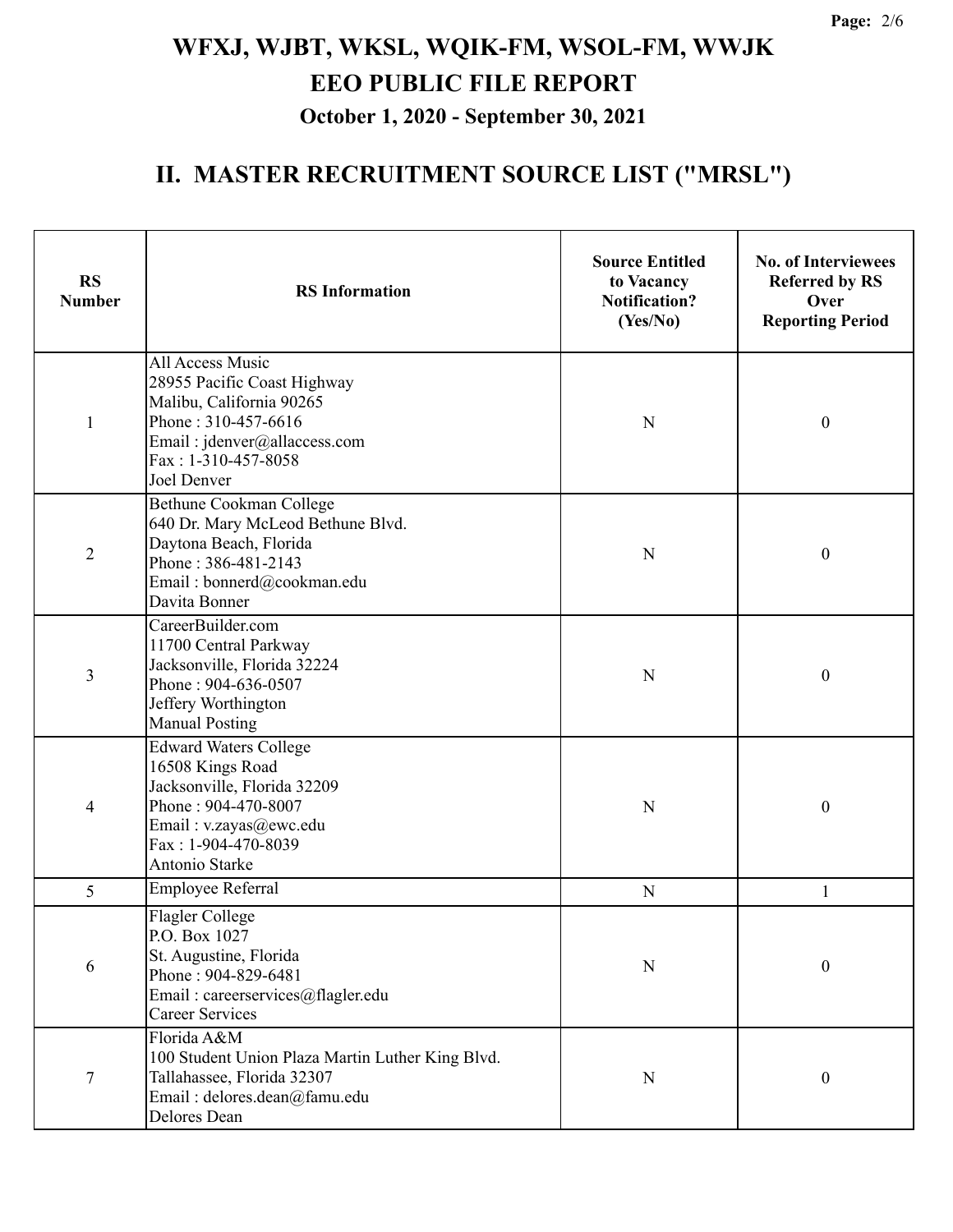| <b>RS</b><br><b>Number</b> | <b>RS</b> Information                                                                                                                                                                                         | <b>Source Entitled</b><br>to Vacancy<br><b>Notification?</b><br>(Yes/No) | <b>No. of Interviewees</b><br><b>Referred by RS</b><br>Over<br><b>Reporting Period</b> |
|----------------------------|---------------------------------------------------------------------------------------------------------------------------------------------------------------------------------------------------------------|--------------------------------------------------------------------------|----------------------------------------------------------------------------------------|
| $\,8\,$                    | Florida State College of Jacksonville<br>101 State Street Building B-100<br>Jacksonville, Florida 32202<br>Phone: 904-633-8492<br>Email: kameyer@fscj.edu<br><b>Career Services</b>                           | N                                                                        | $\boldsymbol{0}$                                                                       |
| 9                          | iHeartMedia.dejobs.org<br>20880 Stone Oak Pkwy<br>San Antonio, Texas 78258<br>Phone: 210-253-5126<br>Url: http://www.iheartmedia.dejobs.org<br><b>Talent Acquisition Coordinator</b><br><b>Manual Posting</b> | N                                                                        | $\boldsymbol{0}$                                                                       |
| 10                         | iHeartMediaCareers.com<br>20880 Stone Oak Pkwy<br>San Antonio, Texas 78258<br>Phone: 210-253-5126<br>Url: http://www.iheartmediacareers.com<br><b>Talent Acquisition Coordinator</b><br><b>Manual Posting</b> | N                                                                        | 1                                                                                      |
| 11                         | Indeed - not directly contacted by SEU<br>Austin, Texas 78731<br>Phone: 800-462-5842<br>Url: http://www.indeed.com<br>OpenHire Source<br><b>Manual Posting</b>                                                | N                                                                        | $\boldsymbol{0}$                                                                       |
| 12                         | <b>Internal Posting</b>                                                                                                                                                                                       | $\mathbf N$                                                              | 1                                                                                      |
| 13                         | Jacksonville University<br>2800 N. University Blvd.<br>Jacksonville, Florida 32211<br>Phone: 904-256-7054<br>Email: careers@ju.edu<br>Barbara Vick                                                            | ${\bf N}$                                                                | $\boldsymbol{0}$                                                                       |
| 14                         | LinkedIn - Not Directly Contacted by SEU                                                                                                                                                                      | ${\bf N}$                                                                | $\overline{3}$                                                                         |
| 15                         | N.A.A.C.P.<br>1725 Oakhurst Ave.<br>Jacksonville, Florida 32208<br>Phone: 904-764-7578<br>Email: jaxnaacp@comcast.net<br>Isaiah Rumlin                                                                        | ${\bf N}$                                                                | $\boldsymbol{0}$                                                                       |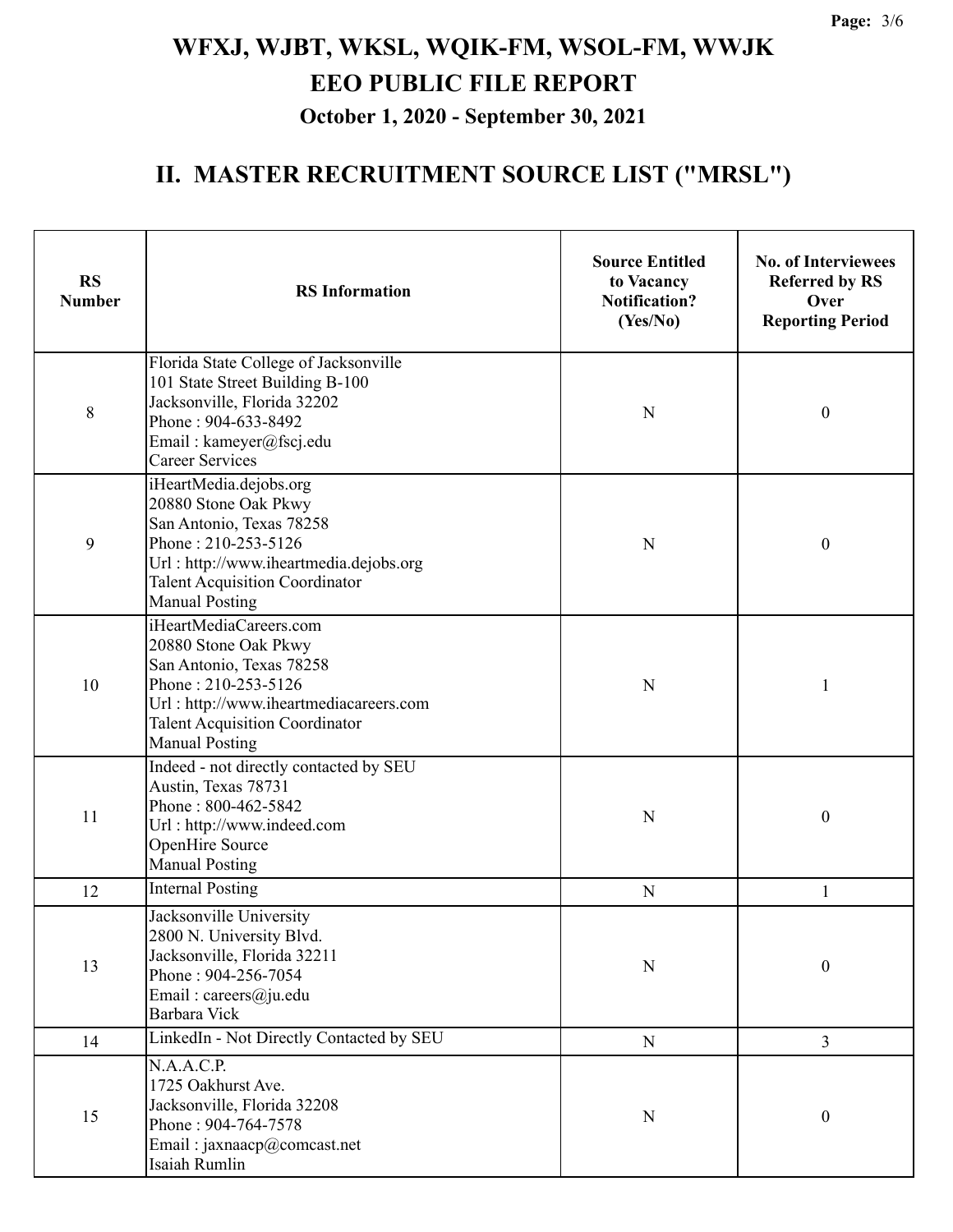| <b>RS</b><br><b>Number</b> | <b>RS</b> Information                                                                                                                                                                                                                 | <b>Source Entitled</b><br>to Vacancy<br><b>Notification?</b><br>(Yes/No) | <b>No. of Interviewees</b><br><b>Referred by RS</b><br>Over<br><b>Reporting Period</b> |
|----------------------------|---------------------------------------------------------------------------------------------------------------------------------------------------------------------------------------------------------------------------------------|--------------------------------------------------------------------------|----------------------------------------------------------------------------------------|
| 16                         | The Arc Jacksonville<br>1 UNF Drive<br>Jacksonville, Florida 32224<br>Phone: 904.355.0155 x 420<br>Url: http://www.arcjacksonville.org/<br>Email: shamilton@arcjacksonville.org<br><b>Susan Hamilton</b>                              | ${\bf N}$                                                                | $\boldsymbol{0}$                                                                       |
| 17                         | The Ladders<br>11700 Central Parkway<br>Jacksonville, Florida 32224<br>Phone: 904-636-0507<br>Jeffery Worthington<br><b>Manual Posting</b>                                                                                            | $\mathbf N$                                                              | $\boldsymbol{0}$                                                                       |
| 18                         | University of Central Florida<br>1200 W. International Speedway<br>Daytona Beach, Florida<br>Phone: 407-823-5959<br>Email: sharisse.kenney@ucf.edu<br>Sharisse Kenney                                                                 | N                                                                        | $\boldsymbol{0}$                                                                       |
| 19                         | University of Florida College of Journalism &<br>Communications<br>PO Box 118400<br>Gainsville, Florida<br>Phone: 352-392-0466<br>Url: http://www.jou.ufl.edu/<br>Email: kgraham@jou.ufl.edu<br>Fax: 1-352-846-2484<br>Katrice Graham | N                                                                        | $\boldsymbol{0}$                                                                       |
| $20\,$                     | University of North Florida<br>4567 St. Johns Bluff Road<br>Jacksonville, Florida 32216<br>Phone: 904-620-2955<br>Email: careerservices@unf.edu<br><b>Rick Roberts</b>                                                                | ${\bf N}$                                                                | $\boldsymbol{0}$                                                                       |
| 21                         | Unknown (source not adequately identified upon inquiry<br>by SEU)                                                                                                                                                                     | ${\bf N}$                                                                | 8                                                                                      |
| 22                         | www.mediagignow.com<br>300 South Riverside Plaza Suite 800<br>Chicago, Illinois 60606<br>Phone: 336-553-0620<br>Url: http://www.mediagignow.com<br>Email: customerservice@mediagignow.com<br>MediaGigNow.com                          | ${\bf N}$                                                                | $\boldsymbol{0}$                                                                       |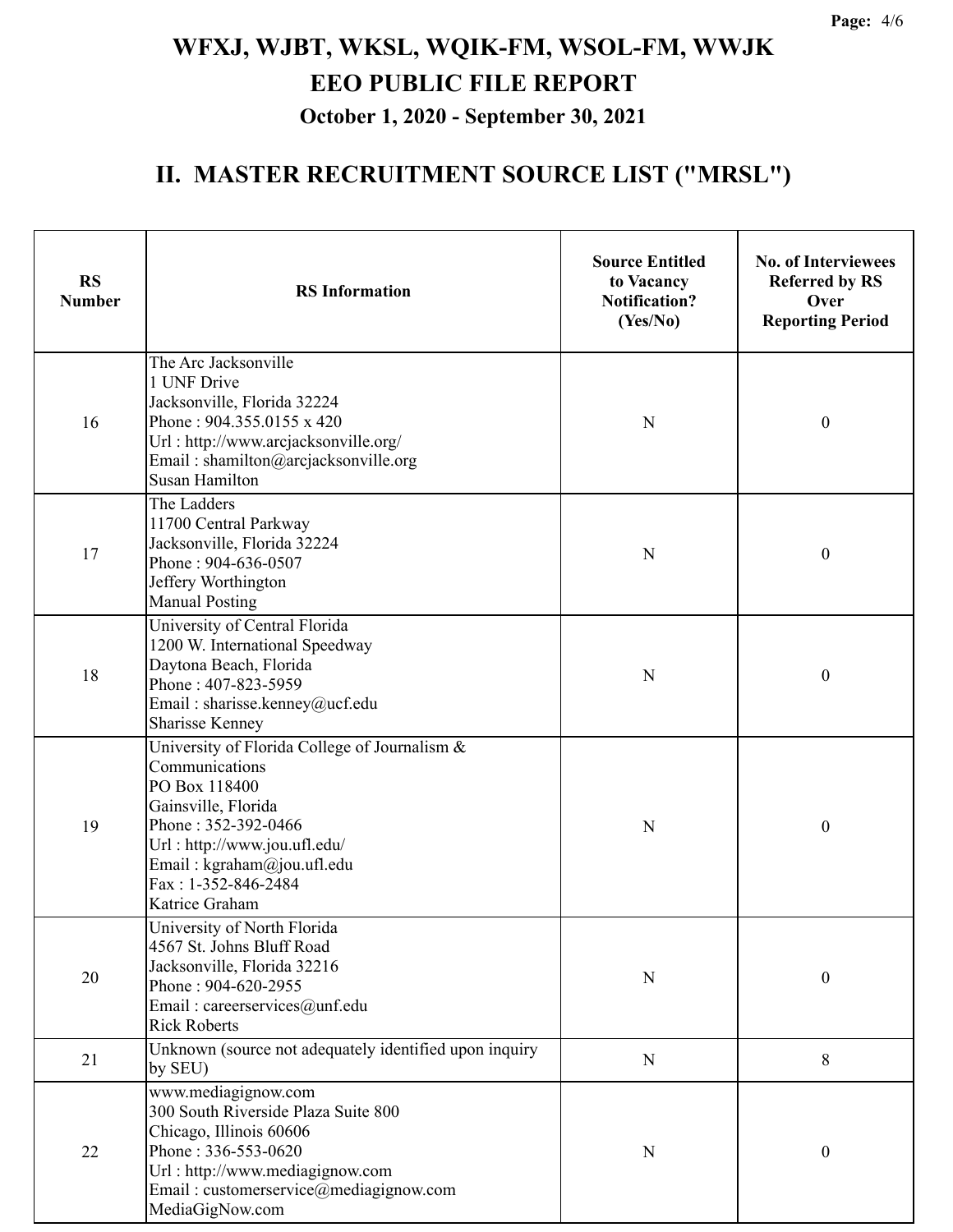| <b>RS</b><br><b>Number</b>                     | <b>RS</b> Information | <b>Source Entitled</b><br>to Vacancy<br><b>Notification?</b><br>(Yes/No) | <b>No. of Interviewees</b><br><b>Referred by RS</b><br>Over<br><b>Reporting Period</b> |
|------------------------------------------------|-----------------------|--------------------------------------------------------------------------|----------------------------------------------------------------------------------------|
| <b>TOTAL INTERVIEWS OVER REPORTING PERIOD:</b> |                       |                                                                          |                                                                                        |